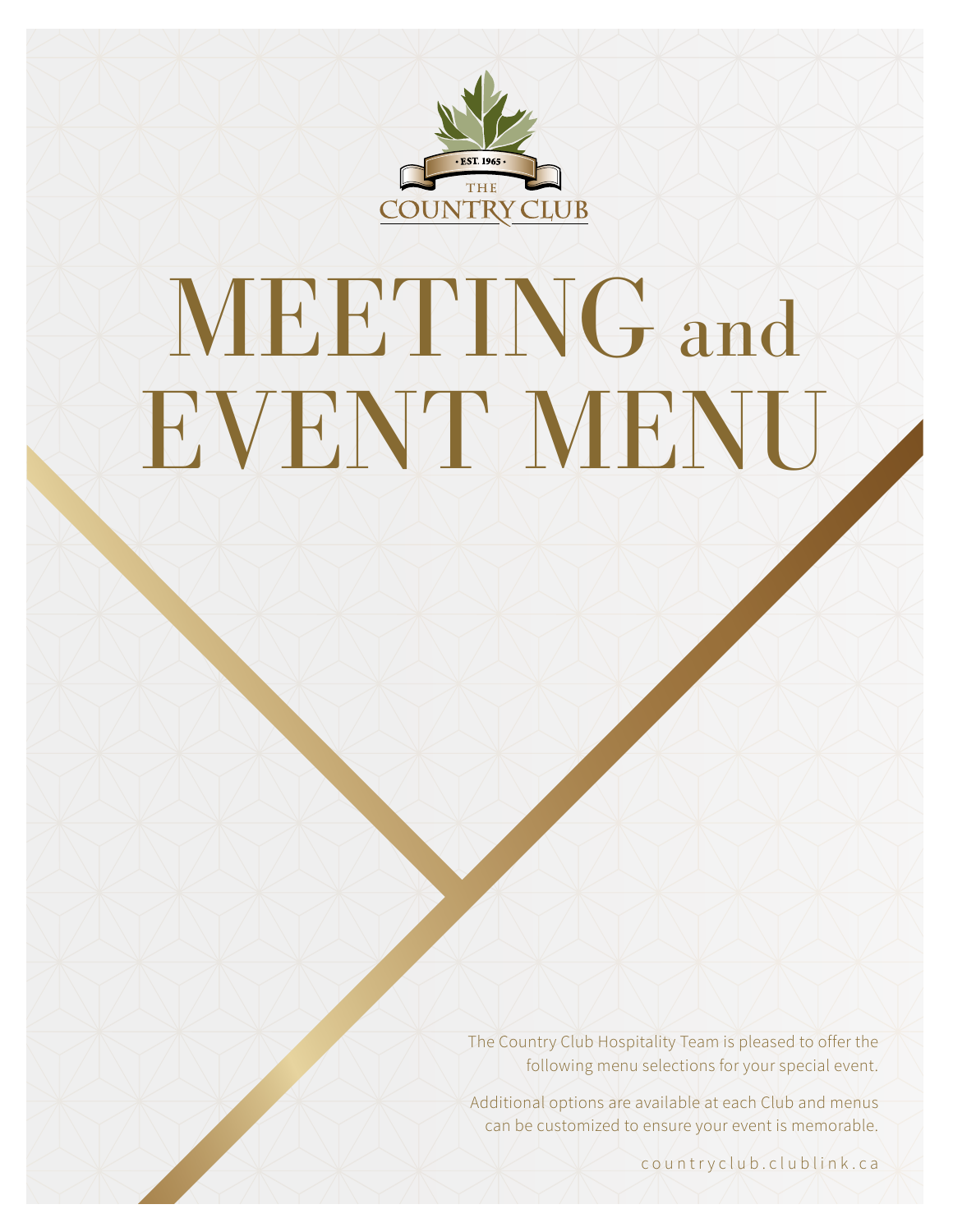## BREAKFAST

#### COFFEE AND MUFFINS

Muffin with coffee or tea \$4.50

#### BAGELS AND COFFEE

Bagel with whipped cream cheese, coffee or tea \$6

#### COUNTRY CLUB BREAKFAST SANDWICH ON THE GO

Back bacon on a bun with cheddar, fried egg, smashed avocado, mayo \$8

or

Western sandwich on a bun with farm egg scrambled with sauteed onion, sweet peppers and country ham \$7

#### **CONTINENTAL**

Freshly baked muffins, Danish pastries, butter croissants, fruit preserves, whole fruits, coffee and tea

\$15.50

#### DELUXE CONTINENTAL

Freshly baked muffins, Danish pastries, butter croissants, fruit preserves, individual yogurts, fresh fruit platter, chilled juices, coffee and tea

\$18.95

#### HOT BREAKFAST BUFFET

Scrambled eggs, crisp bacon, maple breakfast sausage, Lyonaisse potatoes, toaster station, chilled juices, coffee and tea

\$19.50

#### DELUXE HOT BREAKFAST

Danish pastries, butter croissants, individual yogurts, fresh fruit platter, scrambled eggs, crisp bacon, maple breakfast sausage, Lyonaisse potatoes, chilled juices, coffee and tea

\$23.95

#### ENHANCEMENT ITEMS

Juice Carafes (Apple, Orange, Cranberry) \$2 per person

Greek Yogurt Cups \$3.50 each

To Go Vanilla Yogurt Parfait with seasonal berries and honey toasted granola \$4.80 each

To Go Fresh Fruit Cups \$4.20 each

Chef's homemade cream scones, preserves, lemon curd, marscarpone \$4.50 (one per person)

Classic Benedict with poached egg, peameal, toasted English muffin, hollandaise \$5.50

Eggs Florentine with sauteed spinach, poached egg, toasted english muffin, hollandaise \$5.50 (one per person)

Salmon Benedict with poached egg, smoked salmon, toasted English muffin, lemon and dill hollandaise \$8.75

Frittata or Quiche: onion, spinach, bacon and cheddar **or** onion swiss cheese, ham **or** mushroom, Fontina, and herbs **or** tomato, arugula, goats milk ricotta, basil \$6

Chef Attended Omelet Station (minimum of 75 guests required) \$8.99 (includes one chef, additional chef @ \$120)

Slow-baked old fashioned ham with cider glaze, assorted mustards, buttermilk biscuits \$275 (serves 35-50 people)

Individual Minute Maid Juices \$3.30 each

'Happy Planet' Smoothies \$4 each

Hot Oatmeal Station with demerara sugar, maple syrup, dried fruits \$5

Assorted boxed cereal with chilled milk and almond milk  $52.50$ 

Switch To Turkey Bacon \$1

Add On Turkey Bacon \$2

Add On 'Beyond Meat' vegan breakfast sausage  $$3.50$ 

Add a Chef to any station \$120 per Chef



THE COUNTRY CLUB PROUDLY SERVES COCA-COLA PRODUCTS.

Vegetarian and Gluten-free options are available. We will be happy to accommodate any dietary preferences upon request.

Prices are per person and subject to applicable taxes and administration fee.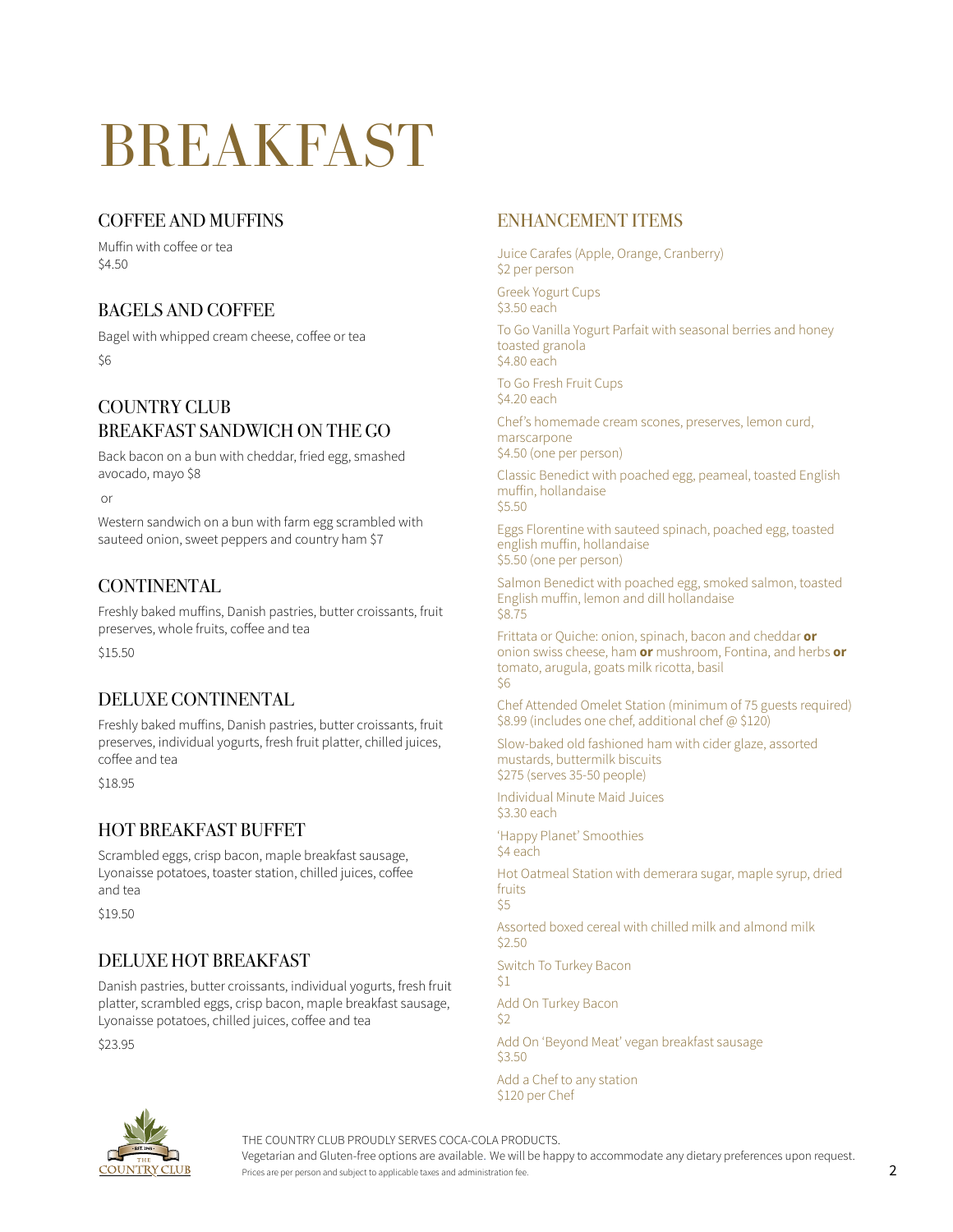# COCKTAIL RECEPTION

#### DOMESTIC CHEESE PLATTER

Cheddar, brie, goat, blue served with grapes, strawberries, dried fruit, crostini, crackers, baguette

\$7 per person

#### CHEF'S SELECTION OF ARTISANAL CHEESE

Fresh and dried fruit, crackers, crisps, crostini and baguette \$9 per person

#### CHARCUTERIE PLATTER

Chef's selection of artisanal salami, cold cuts, grissini, crostini, olives, parmigianno, pepperoncino \$9 per person

#### VEGETABLE CRUDITES AND DIPS

Assorted vegetables and house-made dips \$4 per person

#### MEDITERRANEAN DIP PLATTER

Chef's homemade hummus, babaghanouj, tapenade, white bean dip, pita, crostini, dried fruit, fresh vegetables \$5 per person

#### CHEF'S HOT HORS D'OEUVRES SELECTION

Chef's selection of assorted hot hors d'oeuvres \$44 per dozen

#### BAKED WHEEL OF BRIE

Brie wrapped in phyllo pastry served with a blueberry reduction Full wheel (serves60) \$170 / Half Wheel (serves 30) \$85

#### POACHED WILD WHITE SHRIMP

Seved with house-made cocktail sauce \$6 (two pieces per person)

#### SUSHI CHEF

Professional sushi master chef making sushi in front of your guests.

\$17 per person (Based on three pieces of sushi per person)

#### EAST COAST OYSTER BAR

Freshly-shucked P.E.I. Malpeques, Rocky Bays, New Brunswick Beausoleils, served with signature sauces. \$15 per person (Based on three oysters per person)

#### SMOKED SALMON PLATTER

With crostini's, crème fraiche, capers, pickled onions \$6.25 per person

#### LIVE PEI MUSSEL STATION

White wine, tomato, herbs, garlic, baguette \$7.50

#### MARCHE-STYLE COCKTAIL RECEPTION

Garlic Brushed Crusty Baguettes and Gourmet Crackers Selection of artisanal cured meats Grilled and Marinated Vegetables, Olives Continental and International Cheeses with chutneys Dips and Spreads Market Fresh Crudités Beefsteak burger with herb aioli, sprouts, pain au lait bun Individual Fish and Chips with crisp fries, house made tartar Gourmet Flatbreads House-made old fashioned doughnuts with vanilla glaze, chocolate sauce, bumble berry dip \$55

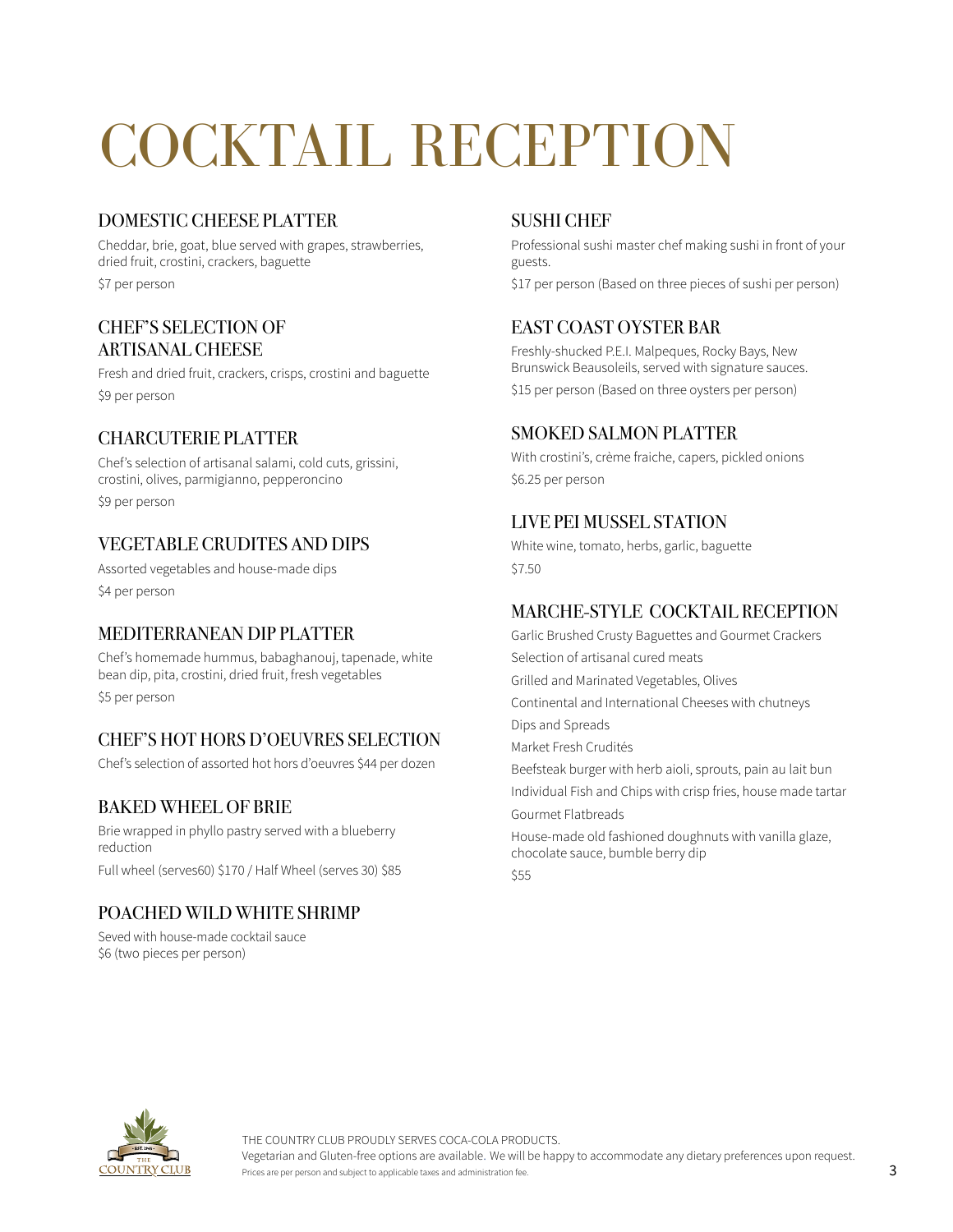### LUNCH AND DINNER BUFFETS

Only available in the clubhouse

#### CLUBLINK LUNCH BARBECUE

Beef Burgers / Pork Italian Sausage / Veggie Burgers Burger Buns and Sausage Buns (gluten free buns available) Tomato / Red Onion / Sauerkraut / Hot Peppers / Pickles Ketchup / Mustard / Mayonnaise Sweet and Bitter Green Salad with sundried tomato vinaigrette and balsamic vinaigrette Carolina coleslaw Freshly Baked Cookies \$22.50 Add cheddar and Swiss cheese \$2.40

Add Chicken Breast \$5.75

#### ARTISAN COLD CUTS

A selection of cured and roasted meats with assorted buns Provolone and cheddar cheese Banana peppers / Onions/ Lettuce / Tomato Market / Dijon / Pommery Mustards Young lettuce / Cucumber / Cherry Tomato / Red Onion Assorted dressings Old fashioned potato salad Fresh baked cookies \$27

#### THE COUNTRY CLUB FRESH LIFESTYLE BUFFET #1

Crunchy Green Goodness: Arugula, kale, watercress, spinach, kitchen krunch, sweet potato, tahini dressing Multigrain seed cluster rolls, hummus Couscous salad with chick peas, tomato, cucumber, red

onion, lemon, olive oil

Ras el hanout spiced chicken with tomato, eggplant, peppers, cilantro

Atlantic salmon rubbed with herbs, ginger, lemon with plum tomato compote

Fresh fruit platter

\$33

#### THE COUNTRY CLUB FRESH LIFESTYLE BUFFET #2

Hearts of romaine and young lettuces

Assorted dressings, tomatoes, cucumber, sweet peppers, jewelled beets, radish, carrot, red onion, toasted pepitos, sunflower seeds, marinated chick peas, dried cranberry, croutons

Grilled and marinated vegetable platter

Select artisan rolls and loaves served with hummus and creamery butter

Penne rigate tossed with caponata vegetables, plum tomato sauce, basil

Tuscan-style roast chicken with rosemary, lemon, garlic, parsley

Roast potatoes with sea salt and herbs

Chef's selection of seasonal vegetables

Fresh market fruit platter

Chef's selection of cookies, tarts, squares \$36

#### INDIAN STREET FOOD

Fresh-baked Naan Kachumber Salad with cucumber, red onion, tomato, grapefruit vinaigrette, cilantro Vegetarian samosas with raita Coconut basmati pilaf with cilantro Butter Chicken (Vegan Curry Also Available) Freshly Baked Cookies \$28.50

#### ROAST BEEF CARVERY

Chef carved florentine of top sirloin Roast Yukon potatoes with herbs, sea salt Pasta al forno of penne with cataplana vegetables, tomato sauce, mozzarella Parmesan and pepperoncino Young greens, garden vegetables, assorted dressings Chocolate fudge brownies, tarts, cookies \$38.50 Upgrade Carvery to Prime Rib Of Beef \$7



THE COUNTRY CLUB PROUDLY SERVES COCA-COLA PRODUCTS.

Vegetarian and Gluten-free options are available. We will be happy to accommodate any dietary preferences upon request.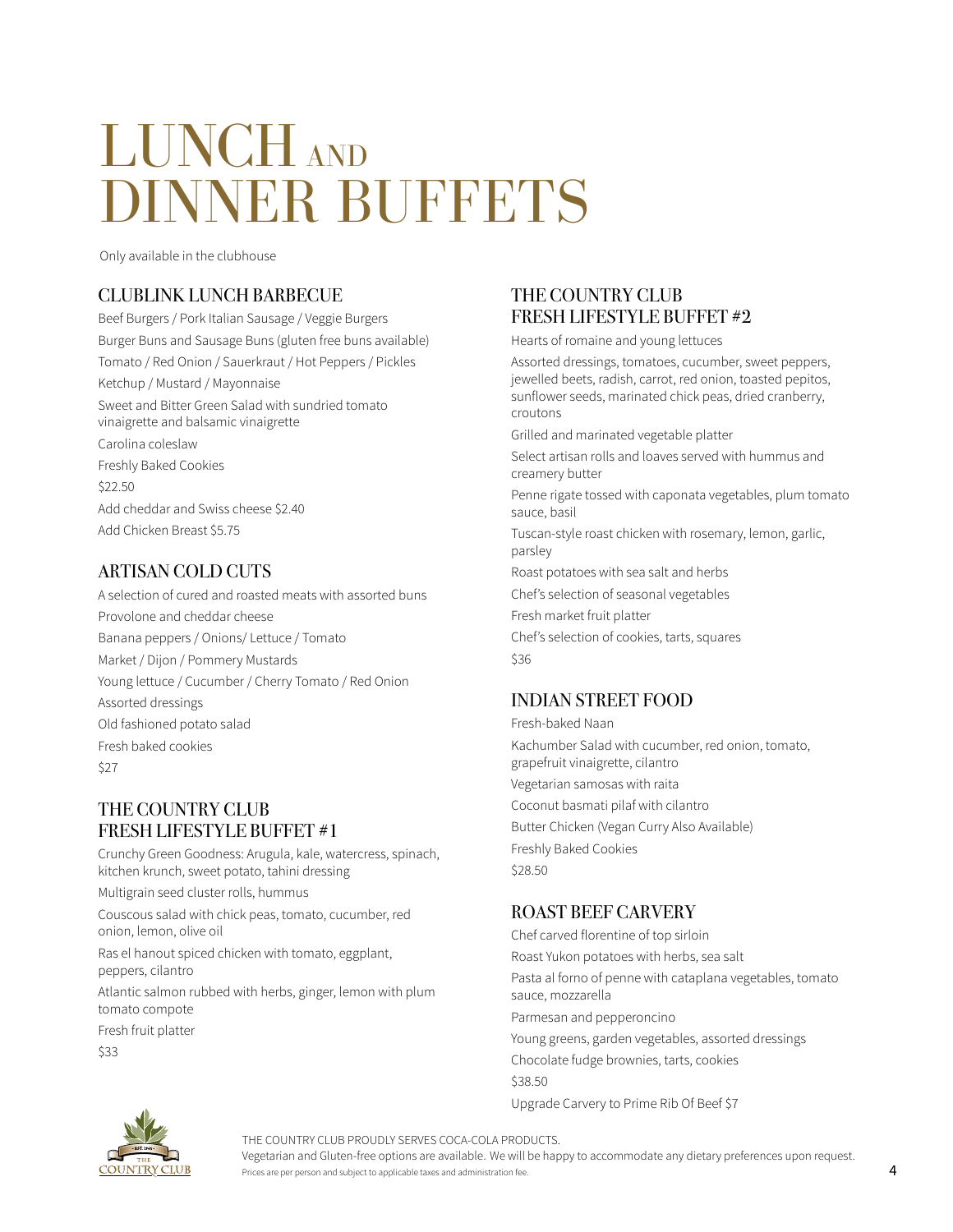### LUNCH AND DINNER BUFFETS

Only available in the clubhouse

#### CLUBLINK DINNER BBQ

AAA flat iron marinated with herbs, garlic, pepperoncino with chimmi churri

Citrus matinated chicken breast with dates, green olives, capers

Pasta al forno with penne, eggplant, peppers, mushroom, tomato sauce, mozzarella

Young greens, garden vegetables, assorted dressings Cluster rolls with creamery butter

Chocolate fudge brownies, tarts, cookies

\$42.50

Add 4 ounce Salmon Filet \$7.75

#### SOUTHERN BBQ

Grilled Southern-style chicken with hot chicken powder, fresh lime

Sticky BBQ side ribs with Dave's 5-Minute BBQ sauce Baked russett potato, creamery butter, sour cream, scallion, baon bits, grated cheese Young greens with watermelon, red onion, cucumber,

Anaheim pepper salad with red wine vinaigrette

Carolina coleslaw

Old fashioned potato salad

Cluster rolls with creamery butter

Romaine salad with corn and black bean salsa, lime dressing Fresh baked cookies

\$45.50

Upgrade To Pork Baby Back Ribs \$2

Add fresh summer fruit crumble \$3 per person

#### SURF AND TURF

Young greens, garden vegetables, assorted dressings Caprese salad with beefsteak tomato, fiore di latte, basil and sea salt Chick pea and garden vegetable salad with lemon vinaigrette Pasta al forno penne with spinach, mushroom, onion, tomato sauce, mozzarella AAA striploin steaks with chimmi churri Lime chile white shrimp skewer (3 piece) Grilled Yukon and sweet potato with salsa verde Grilled vegetable platter with herbs, olive oil Freshly baked cookies \$55

#### ENHANCEMENT ITEMS

Additional Gourmet Salad From Club's Salad Selection \$4

Shanghai Noodle Stir Fry with Asian vegetables, garlic ginger stir fry sauce, Anaheim chiles, cilantro, toasted sesame seeds \$6.40 / Add Chicken \$3

Lime chile marinated white shrimp skewer (2 shrimp) \$6

Mushroom ravioli tossed with porcini crema, parmigianno and herbs

\$6.50

Slow roasted pork loin with Korean BBQ glaze and cucumber salad

\$5.50

Chicken kebabs with garlic, oregano, lemon, tzatziki \$5.25

Grilled 1/2 lobster Market price

House-made butter tarts, cookies, squares \$2.50

Upgrade To Dessert Buffet with cheesecakes, gateauxs, tortes and seasonal fresh fruit \$8.50